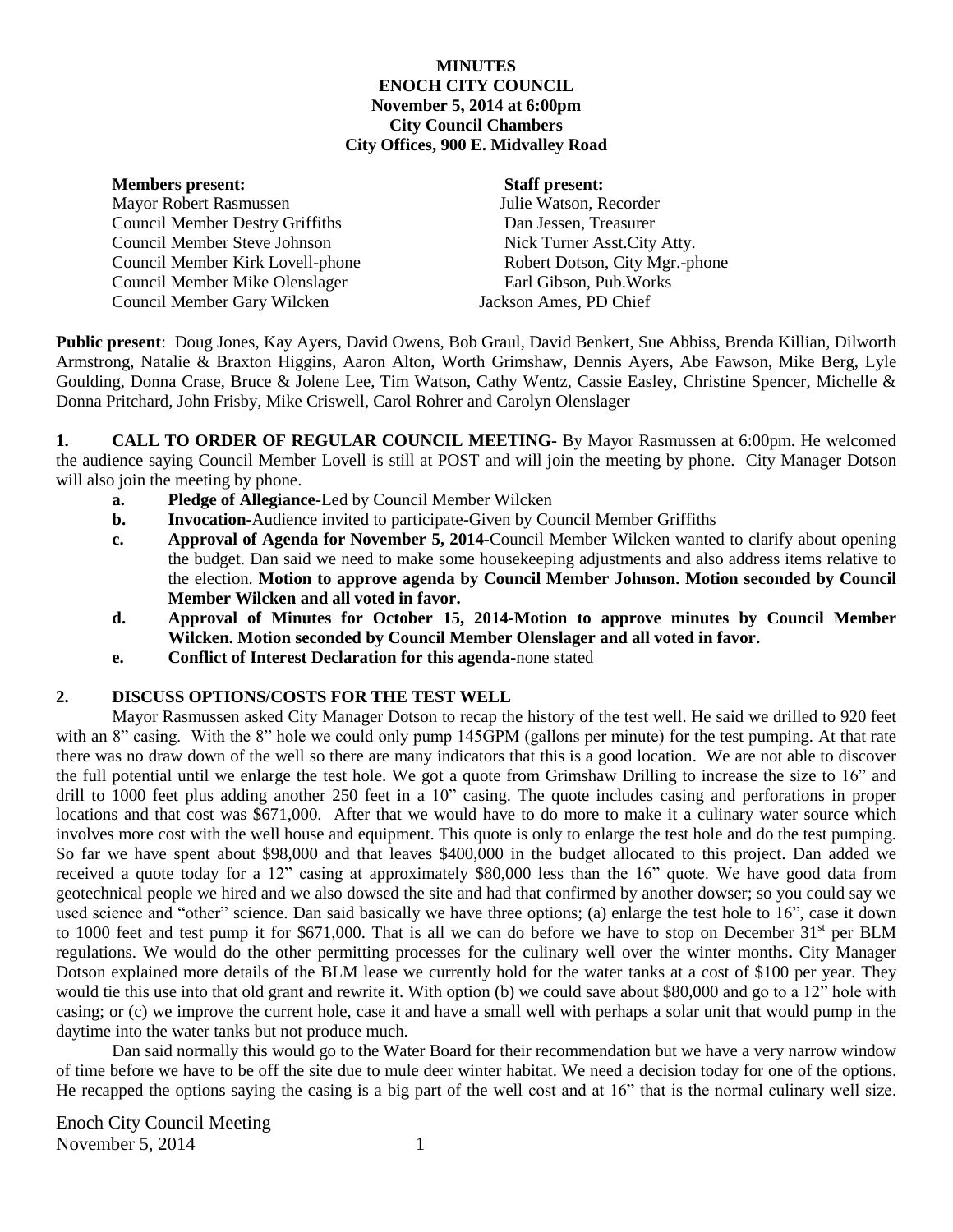Our agreement with BLM is for a test well only and that option meets the current agreement. City Manager Dotson said he would apply for CIB or CDBG funds to cover the other costs of the equipment and well house. #1 on the CIB/CDBG list has been a new culinary well and we can apply next year for grants and loans.

Council Member Wilcken expressed concern with spending all this money and then we ask the BLM for a permit and they say no. It was noted that due to the time frame we cannot obtain the permits in advance of doing the work. Mayor Rasmussen asked if there is any chance they would say no. Earl said they have been very supportive and good to work with and he feels confident that when we turn in the application they will approve it. City Manager Dotson said in our conversations with BLM they are very positive however we have to follow the process. We want to be sure the water is there before we do the whole process which also includes moving water rights into that well. To change the point of diversion is another big process and local individuals can protest the City's application. If all is in order with our application and we are pumping with minimal drawdown to the wells of others then the State Engineer will allow us to move rights into that well. Dilworth said the City water rights that are being used now are in all of the wells and he explained more of the process.

There was more discussion of the options with Aaron Alton of Grimshaw Drilling adding more technical details. It was noted there would be considerably more cost to improve this test hole later if we decided to wait because you are essentially "double doing" it so there is more cost. Mayor Rasmussen asked Aaron's opinion and he said when you get that deep you can't get a visual but he gave more details for what the fractures can mean. Big fractures tend to have a lot of water in them. With only an 8" test hole, the results indicate really good signs so far. He added they bear some risk drilling in this type of zone so that also adds to the cost. Some drillers won't even do it. Aaron added most municipal wells are 16" so they already have the equipment for that. They would have to buy more equipment if we choose the 12" hole which accounts for not much savings to drill that size.

Dan added another factor to consider is this well site has the potential for lower cost per gallon because it is right by the tanks and will not require uphill pumping like we have for the other wells. We are at capacity in the peak of summer now. It is imperative we find another well and this will be lower cost per gallon. Dan discussed how to pay for this saying we have \$500,000 in the budget for this year. We have spent \$100,000 and if we want to move with Option A we will be over budget and will have to adjust the budget for that. Dan said we do have the cash on hand to do this right now. The water company has 1.3 million in cash and about \$400,000 in the impact fee account some of which can be used. We have saved for this project and could pay for it with cash. There was a discussion about interest rates and that we make very little. A CIB loan for a well house and equipment would be at 1.5 % interest and if we use our own cash we save 1%. We have put much due diligence into finding a good place and drilling will not get cheaper.

Council Member Olenslager said he votes go with 16" well and get it done. If we had one of our other wells go down we would have to ration water. Council Member Johnson said this is what we saved for and we should move on and test our options out of this well. We are still actively pursuing other water sources but they are 20 years or more in the future. Dan said City Manager Dotson and the Water Board are always pursuing multiple options. This project represents at least a year's work. Council Member Wilcken said there is still risk but all things point to a good outcome. Mayor Rasmussen asked City Council if they are ready to decide on an option and he asked for a motion.

Council Member Olenslager made a motion that we choose option A and enlarge this test well to 16" and drill to 1000 feet. Council Member Lovell seconded the motion and all voted in favor.

Aaron Alton said they can do this in the time frame required but needed to know right away in order to finish by December 15<sup>th</sup>. City Manager Dotson added we have already been in discussions with BLM and we will continue with the process.

#### **3. DISCUSS OPENING THE 2014-2015 BUDGET AND SET A DATE TO OPEN**

Mayor Rasmussen asked Dan to tell them the dates we looked at. Dan said if we open the budget at the next meeting on the  $19<sup>th</sup>$  and discuss it then he can get the direction the Council wants to go. We could hold the public hearing on December  $3<sup>rd</sup>$ . He could have a tentative budget ready on November  $19<sup>th</sup>$  however the budget has to be available for the public to view for 10 days before the public hearing. After the public hearing the Council can make any changes and close the budget in the same meeting.

Council Member Wilcken said they need good information to make decisions and he asked Dan to let them know where they stand adding we may need to call a special work meeting to dig through it. On that note Dan said he was hired last January and we started going through the budget in February. He said he has analyzed it and created tools looking at past history. He is now able to do better forecasting than when we started back in March. He said he has found a few things regardless of the vote or political issues where he can tighten the budget and make better decisions than before.

Enoch City Council Meeting November 5, 2014 2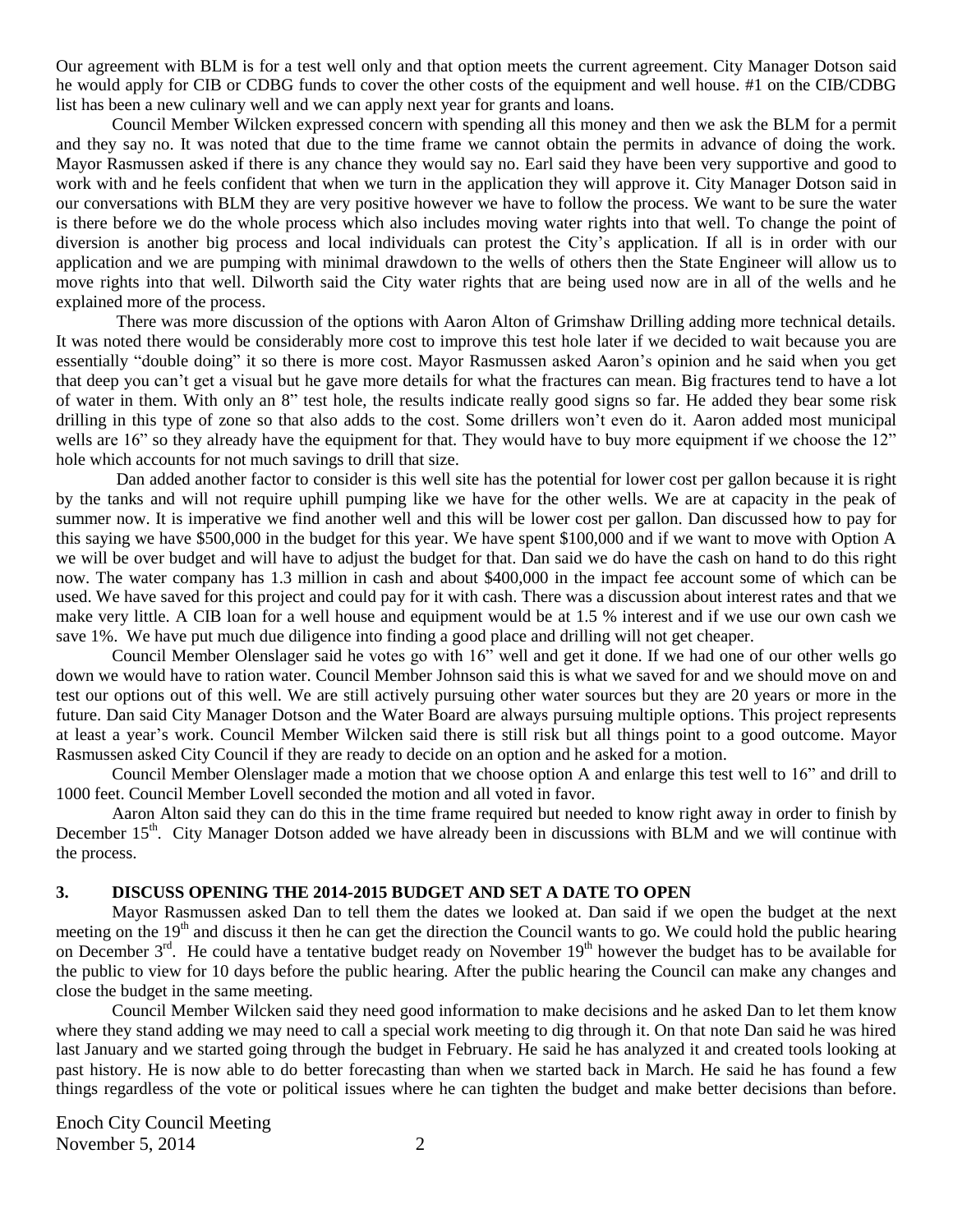Some things are set by the cost of fuel and we can't change that. City Manager Dotson said we have come up with some different revenue numbers that are surprising and the budget looks better when looking at the next six months. Budgeting is always a "best guess" Council Member Wilcken said and variables happen.

There was more discussion of the time frame with it being noted again that the public has to have access to a tentative budget ten days prior to the public hearing. Dan noted one time sensitive area is the funding of the library which is also funded by the county and state so they need to know where we stand for their own budgets.

Council Member Wilcken said we should move as quickly as is appropriate and strive to end the suffering and angst in the City. Dan said before the next meeting he can get the Council some information lining out what we need to do to get a balanced budget. He added he has analyzed things and has some better ideas of the direction we need to go in today's dollars. We budgeted about \$171,000 to pull from savings to balance and that may not be a real number anymore. Council Member Wilcken asked Dan to get them the information and also provide a hard copy. Dan said November 19<sup>th</sup> for a tentative budget may be a bit too tight adding if we open the budget next time there is no deadline for closing it but sooner is better. It was agreed the Council will start the process on November 19<sup>th</sup> and if more time is needed they could set a work meeting.

# **4. PUBLIC COMMENTS**

Bruce Lee said he was one of those in favor of the tax increase. The debate is now over and the process worked. The community needs to become united and keep Enoch a great place to live. It is time to move on. There was applause from the audience.

Worth Grimshaw said he became aware this morning that someone volunteered to take all the signs down for both sides and he does not know when that happened. He has come to find out that signs from both sides are missing. *Officer Mike Berg said there are 17 signs missing and the PD has started an investigation. They are checking at recycling places as the fence posts were taken too and it may be about that. The value is in the \$400-\$500 range.* Worth added he listened to the radio and a caller said they had seen people removing signs and the people seemed to know each other. This was by the bowling alley. *The PD will continue to investigate Mayor Rasmussen said.* 

Christine Spencer said she was against the tax increase and she wanted to say she felt sad about all the angst that was created but appreciates what they went thru. As she sat in meetings she could see the City has needs and it brought her to an appreciation that taxes may need to be raised. The public will be coming to find out why and to be involved so they know what they are complaining about or support. Maybe a tax increase will be required but not such a big one. David Benkert and he thinks the City Council should put in a 3% yearly tax increase to cover for inflation and so we have some funds to rely on.

Dennis Ayers said he was for the proposition and it is a great process. He did a little reminiscing and almost 29 years ago today when he was on the City Council Bruce Lee had just won by 2 votes to be the next mayor. It was November 6, 1985 and in that meeting he made a proposal as a Council member that the Council members needed some remuneration for what they did for the City adding he repaired many broken water lines in his day. Maybe we need to go back to more volunteerism.

#### **5. CORRESPONDENCE-**none

# **6. COUNCIL/STAFF REPORTS**

Council Member Wilcken echoed some of the things said adding this has a tough deal and very unpleasant. He appreciates that things can now draw to a close and that the citizens can be one and not divided. We will pull together and do what is right. We will not always agree but let's be civil in our discourse.

Council Member Griffiths said it has been good to see people involved and should continue to stay involved and vote.

Mayor Rasmussen said almost 56% of registered voters voted. The question was asked how the voter list is cleaned up when people have moved away so we know a more real number of actual registered voters. Julie said she would ask the County Clerk about their procedures for that. We now show 2730 registered with 1523 voting in the last election.

Council Member Lovell thanked everyone for participating adding he is glad Christine and others are now involved. Civility was off a bit especially in social media however it has been better in City Council meetings. He met with lots of people and found that when information got to be second hand it deteriorated. He suggested more people check with good sources to get accurate information on issues. A difference of opinion is fine.

Chief Ames echoed the same sentiments adding there were only a couple of issues with signs and vandalism until this big theft came up today.

Enoch City Council Meeting November 5, 2014 3